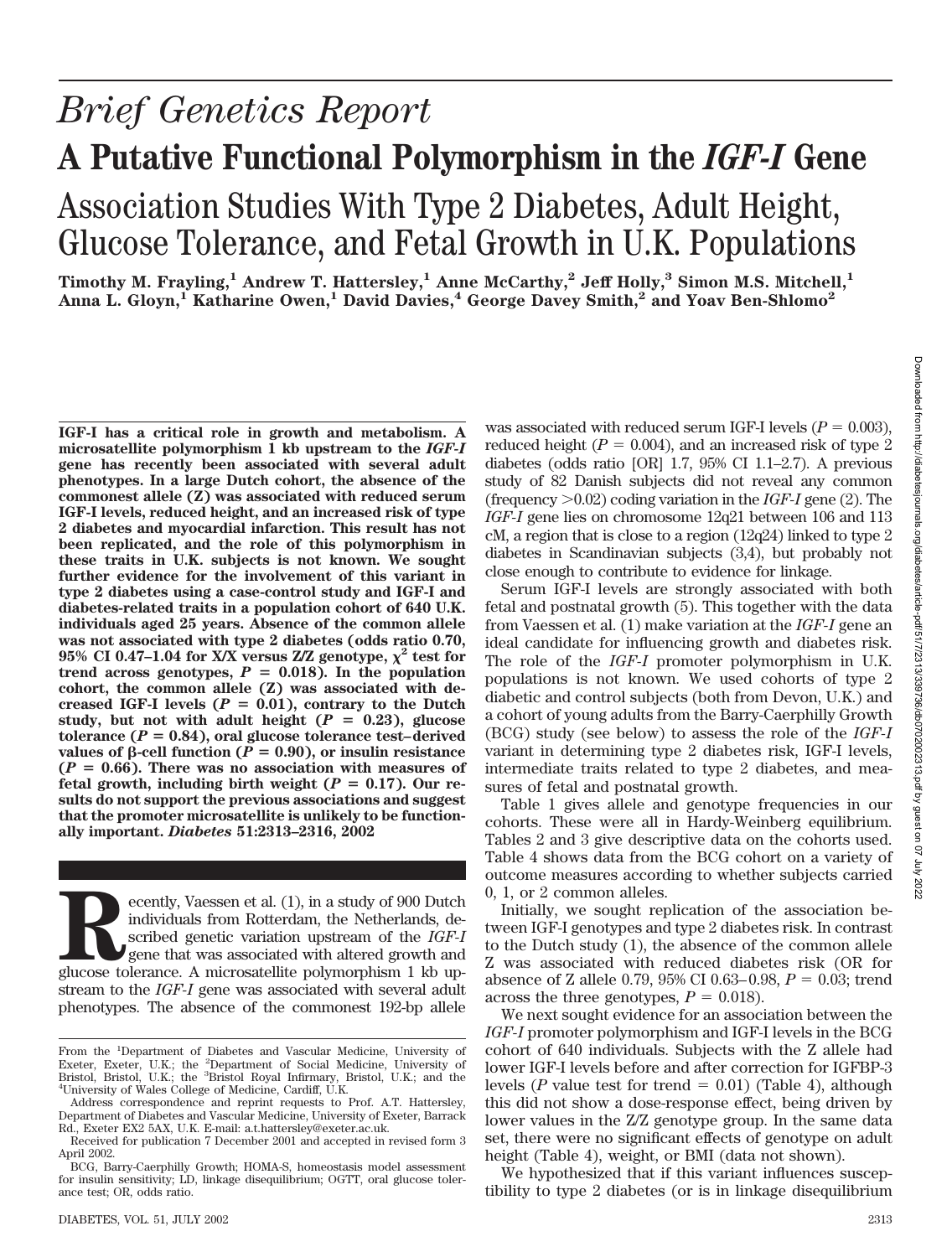| Allele  | Genotype | Devon, U.K.,<br>diabetic subjects<br>$(n = 348)$ | Devon, U.K.,<br>control subjects<br>$(n = 365)$ | BCG population<br>cohort<br>$(n = 640)$ | Dutch diabetic<br>subjects<br>$(n = 220)^{*}$ | Dutch control<br>subjects<br>$(n = 596)^{*}$ |
|---------|----------|--------------------------------------------------|-------------------------------------------------|-----------------------------------------|-----------------------------------------------|----------------------------------------------|
| $Z+8$   |          | 1(0.1)                                           |                                                 |                                         |                                               |                                              |
| $Z+6$   |          | 12(1.7)                                          | 20(2.7)                                         | 28(2.2)                                 |                                               |                                              |
| $Z+4$   |          | 31(4.4)                                          | 53(7.2)                                         | 93(7.3)                                 |                                               |                                              |
| $Z+2$   |          | 136(19.5)                                        | 142(19.5)                                       | 240 (18.8)                              |                                               |                                              |
| Z       |          | 470 (67.5)                                       | 453(62.1)                                       | 805 (62.9)                              |                                               |                                              |
| $Z-2$   |          | 33(4.7)                                          | 44(6.0)                                         | 77 (6.0)                                |                                               |                                              |
| $Z - 4$ |          | 12(1.7)                                          | 15(2.1)                                         | 29(2.3)                                 |                                               |                                              |
| $Z-6$   |          |                                                  | 2(0.3)                                          | 1(0.1)                                  |                                               |                                              |
| $Z-16$  |          | 1(0.1)                                           |                                                 | 7(0.5)                                  |                                               |                                              |
|         | Z/Z      | 161(46.4)                                        | 136(37.3)                                       | 254 (39.7)                              | 83 (37.7)                                     | 277(46.5)                                    |
|         | Z/X      | 148(42.0)                                        | 181 (49.6)                                      | 297(46.4)                               | 102(46.4)                                     | 248 (41.6)                                   |
|         | X/X      | 39(11.4)                                         | 48(13.2)                                        | 89 (13.9)                               | 35(15.9)                                      | 71(11.9)                                     |
|         |          |                                                  |                                                 | $P = 0.018\dagger$                      |                                               |                                              |

TABLE 1 Allele distribution of the IGF-I promoter polymorphism in U.K. and Dutch populations

Data are *n* of alleles and genotype (%).  $Z =$  common allele, 192 bp in Vaessen et al. study (1);  $X =$  all other alleles. \*From Vaessen et al.; †two-tailed *P* value for Z allele trend across genotypes when comparing all U.K. control subjects ( $n = 1005$ ) with U.K. diabetic subjects ( $n = 1005$ ) 348).

[LD] with a nearby disease variant), it would also be associated with one or more diabetes-related intermediate traits. We did not see any differences (at  $P < 0.05$ ) between any of the following traits and *IGF-I* genotype in the BCG cohort of 640 individuals: glucose tolerance as measured by fasting and 2-h OGTT levels, B-cell function as measured by insulinogenic index, and insulin sensitivity as measured by fasting, 2-h insulin, or homeostasis model assessment for insulin sensitivity (HOMA-S) (Table 4).

The crucial role of IGF-I in growth led us to seek evidence for association between the promoter polymorphism and measures of fetal and postnatal growth. No association (at  $P < 0.05$ ) was seen with birth weight, head circumference, or length at birth (Table 4). To address the potential confounding factor of maternal influence on fetal growth, we performed the same subanalysis as described by Dunger et al. (6), with subjects split into those that moved through  $\geq 0.67$  growth centile SDs between birth and 2 years (changers) and those who did not (nonchangers). However, we did not observe any increased evidence for associations between *IGF-I* genotype and any birth traits in either the nonchangers or changers (data not shown). When examining adult phenotypes, the only nominally significant observations were seen in the changers, in whom Z/Z homozygotes had increased BMI and weight  $(P = 0.028$  and 0.026, respectively). These were not significant (at  $P < 0.05$ ) when the number of tests performed were taken into account.

To explore the possibility that different patterns of LD

may exist between the Dutch and U.K. populations, and therefore explain the discrepant results, we further analyzed our data for associations using the eight genotypes with -10 observations versus the homozygous Z genotype. None of the results remained significant (at  $P < 0.05$ ) after a Bonferonni correction for multiple comparisons. Full results are available from the authors on request.

In this study of U.K. subjects, we assessed the role of the *IGF-I* gene promoter polymorphism in type 2 diabetes as well as several traits related to type 2 diabetes, including growth. The known role of IGF-I in growth and the association between fetal growth and type 2 diabetes (7) makes *IGF-I* an excellent candidate gene for these phenotypes. The association we observed between the Z allele of the polymorphism and type 2 diabetes was opposite to that found in the Dutch population. We also observed significantly reduced serum IGF-I levels in subjects with two copies of the common allele of the *IGF-I* promoter polymorphism (Table 3), also opposite that found in the Dutch study. Our IGF-I result is in keeping with a previous study looking at this polymorphism in relation to bone mineral density (8). A further study demonstrated reduced IGF-I levels in women using oral contraceptives with at least one copy of the Z allele  $(P = 0.04)$ , but this effect was not present when oral contraceptive use was excluded from the analysis (9). Our results, unlike those of Vaessen et al. (1), indicate that the polymorphism itself is not functional. If both results represent a true association, this would mean there was greatly differing LD between the polymor-

| TABLE 2 |  |  |                                               |  |
|---------|--|--|-----------------------------------------------|--|
|         |  |  | Details of subjects in the case-control study |  |

|                                |                   | Diabetic subjects $(n = 348)$ |                     |
|--------------------------------|-------------------|-------------------------------|---------------------|
|                                | Sib-pair probands | Young-onset type 2 diabetes   | Control subjects    |
| N(M/F)                         | 155 (88/67)       | 193 (110/83)                  | 363 (181/182)       |
| Age $(years)*$                 | $56(50-63)$       | $40.6(36.5-44.5)$             | $32(29-35)$         |
| BMI $(kg/m^2)$                 | $27.1(24.5-30.7)$ | $30.3(26.7-34.2)$             | $26.5(24.1 - 21.3)$ |
| Treatment (% diet/OHA/insulin) | 16/63/20          | 12/37/51                      |                     |

Data are median (interquartile range), unless otherwise indicated. \*Age at diagnosis in diabetic subjects and age at study in control subjects. †Male subjects only; weight of female subjects only available when pregnant. OHA, oral hypoglycemic agent.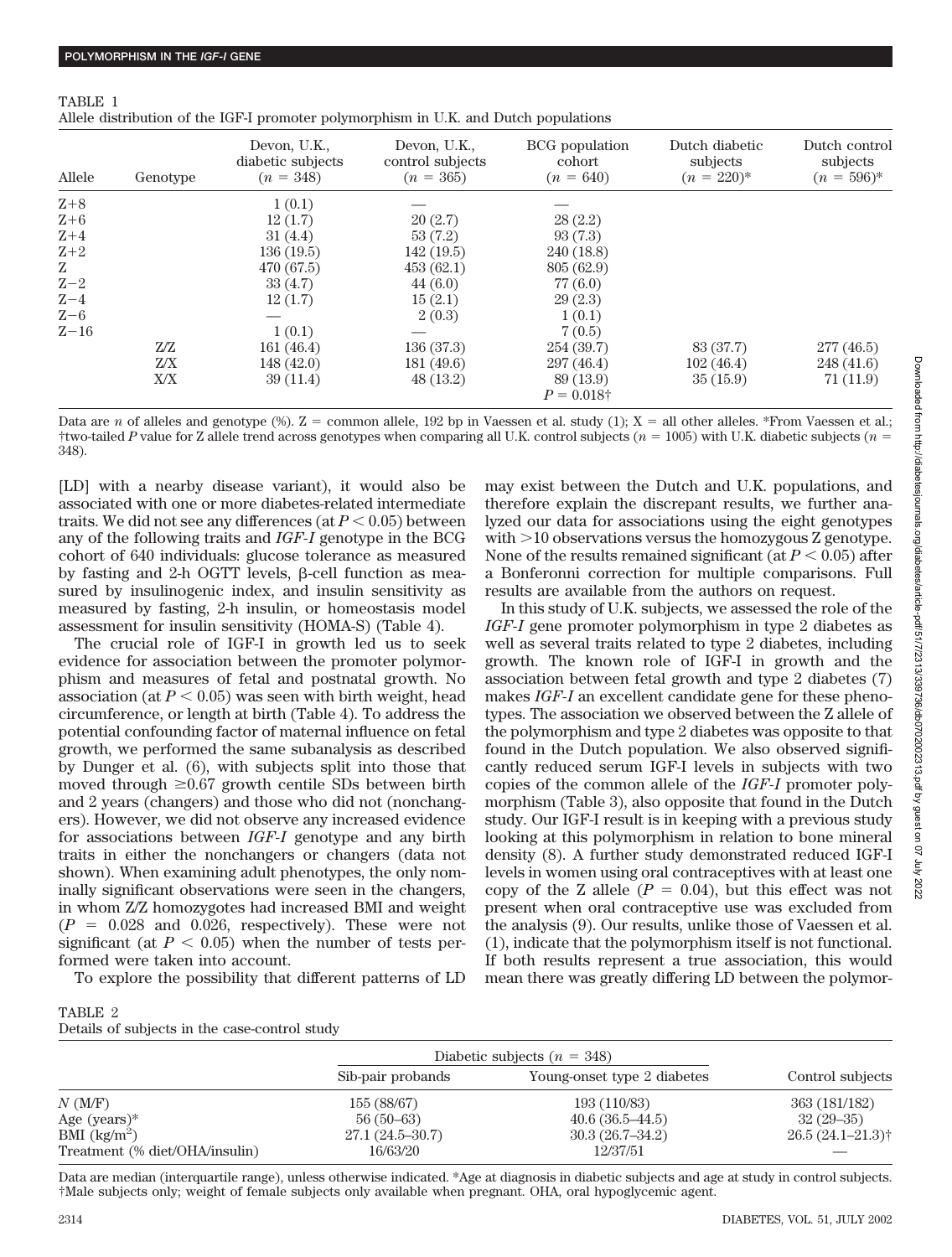| TABLE 3                                                     |  |
|-------------------------------------------------------------|--|
| Basic descriptive data for the BCG population cohort by sex |  |

| Variable                                |       | Male patients Female patients |
|-----------------------------------------|-------|-------------------------------|
| $\boldsymbol{n}$                        | 342   | 298                           |
| Age (years)                             | 25.0  | 25.0                          |
| Adult height (cm)                       | 177   | 164                           |
| IGF-I $(ng/ml)^*$                       | 139.2 | 144.0                         |
| IGFBP-3 $(\mu$ g/ml)†                   | 6.33  | 6.49                          |
| IGF-I/IGFBP-3 ratio*                    | 22.1  | 21.9                          |
| BMI $\frac{\text{kg}}{\text{m}^2}$      | 25.1  | 25.2                          |
| Fasting glucose (mmol/l) <sup>†</sup>   | 4.71  | 4.44                          |
| 2-h glucose $(mmol/l)$ †                | 4.85  | 5.31                          |
| Fasting insulin $(pmol/l)$ <sup>+</sup> | 39.3  | 42.5                          |
| 2-h insulin $(pmol/l)$ †                | 133.0 | 225.9                         |
| HOMA-S†                                 | 679   | 944                           |
| Insulinogenic index†                    | 112   | 136                           |
| Birth weight (kg)                       | 3.45  | 3.31                          |
| Birth length (cm)                       | 52.4  | 51.3                          |
| Birth head circumference (cm)           | 36.4  | 35.4                          |

\*Based on square root transformation; †geometric mean.

phism and an unknown functional variant. This is unexpected in two closely related Northern European populations. Additional studies are needed to further assess any association between this polymorphism and type 2 diabetes risk and IGF-I levels.

We did not find any associated phenotype to support the evidence that IGF-I levels were influenced by the polymorphism (or a variant in LD with the promoter microsatellite). In particular, in contrast to the Dutch study, we did not find any associations  $(P = 0.23)$  between this polymorphism and adult height. The absence of any associations with fasting  $(P = 0.84)$  or 2-h oral glucose tolerance test (OGTT) glucose ( $P = 0.84$ ), insulinogenic index ( $P = 0.90$ ), or fasting insulin  $(P = 0.34)$  in our BCG population cohort does not provide any additional support for a role of the *IGF-I* polymorphism in type 2 diabetes susceptibility.

However, it is possible that these subjects were too young for us to observe any alterations in glucose tolerance.

There are a number of possible reasons why we have not replicated the findings of Vaessen et al. (1): *1*) chance—given the moderate *P* values obtained in the two studies false-positive results are possible. A recent review highlighted the importance of building up evidence over many studies for or against the role of genetic variation in common traits (10). *2*) Differences between subjects in the two studies—our diabetic subjects were diagnosed 20 years younger, on average, than those in the Dutch study. Also, the BCG subjects were born in Wales in the early 1970s, whereas the Rotterdam subjects who were born in the 1930s; therefore, dietary and other environmental differences during childhood may explain the differences in results. *3*) Different patterns of LD between the two populations may partly explain the discrepancies.

In conclusion, using well-characterized cohorts of U.K. subjects, we have not replicated the associations seen in the Rotterdam study between variation at the *IGF-I* promoter and type 2 diabetes susceptibility, IGF-I levels, and growth. Instead, we observed weak associations with type 2 diabetes and decreased IGF-I levels, results contrary to the Dutch study. We did not obtain any support for these findings because there was no association with intermediate traits such as  $\beta$ -cell function, insulin sensitivity, fetal growth, or postnatal growth. Our results therefore do not suggest that this promoter polymorphism is a functional variant. Further large studies are needed to establish if genetic variation in the *IGF-I* gene is associated with altered IGF-I levels or type 2 diabetes.

## **RESEARCH DESIGN AND METHODS**

**Subjects**

*Case-control study.* We used 348 unrelated type 2 diabetic subjects living in Devon, U.K. These subjects were selected to be enriched for a family history of type 2 diabetes, either by young age of diagnosis ( $n = 193$  diagnosed  $\leq 45$  years

TABLE 4

Adjusted mean values of adult outcome measures by *IGF-I* promoter genotype

|                                 | Genotype                 |                        |                  |                        | P (test for      |        |
|---------------------------------|--------------------------|------------------------|------------------|------------------------|------------------|--------|
|                                 | X/X                      | X/Z                    | $\boldsymbol{P}$ | Z/Z                    | $\boldsymbol{P}$ | trend) |
| Adult IGF-related outcomes      |                          |                        |                  |                        |                  |        |
| Adult height (cm)               | 177.07 (175.72-178.42)   | 177.11 (176.27-177.95) | 0.95             | 177.78 (176.89-178.67) | 0.35             | 0.23   |
| IGF-I levels (ng/ml)            | 142.80 (133.40-152.52)   | 143.52 (137.59-149.57) | 0.89             | 133.17 (127.24-139.48) | 0.07             | 0.01   |
| IGFBP-3 levels $(\mu\alpha/ml)$ | $6.42(6.05 - 6.82)$      | $6.30(6.05 - 6.49)$    | 0.52             | $6.36(6.11 - 6.62)$    | 0.87             | 0.91   |
| IGF-I/IGFBP-3 ratio             | 22.56 (20.98–24.21)      | 22.85 (21.90-23.91)    | 0.714            | 21.07 (20.07-22.09)    | 0.10             | 0.02   |
| <b>Adult OGTT measures</b>      |                          |                        |                  |                        |                  |        |
| Fasting glucose (mmol/l)        | $4.76(4.66 - 4.81)$      | $4.71(4.66 - 4.76)$    | 0.64             | $4.76(4.66-4.81)$      | 1.00             | 0.84   |
| 2-h glucose (mmol/l)            | $4.85(4.62 - 5.16)$      | $4.85(4.71 - 5.05)$    | 0.93             | $4.85(4.66 - 5.00)$    | 0.91             | 0.84   |
| Fasting insulin (pmol/l)        | $40.0(35.9-44.7)$        | $38.1 (35.5 - 40.9)$   | 0.43             | $40.9(38.1 - 44.3)$    | 0.66             | 0.34   |
| $2-h$ insulin (pmol/l)          | 138 (118-162)            | $132(119-145)$         | 0.57             | $133(119-147)$         | 0.64             | 0.75   |
| <b>HOMA-S</b>                   | 679 (602-773)            | 665 (602-713)          | 0.7              | 685 (633-750)          | 0.84             | 0.66   |
| Insulinogenic index             | $117(98-141)$            | $109(98-123)$          | 0.49             | $116(101-130)$         | 0.90             | 0.90   |
| Fetal outcome measures          |                          |                        |                  |                        |                  |        |
| Birth weight (kg)               | $3.49(3.385 - 3.6)$      | $3.45(3.38 - 3.519)$   | 0.49             | $3.42(3.35 - 3.493)$   | 0.24             | 0.22   |
| Z-score birth weight            | $0.111 (-0.107 - 0.329)$ | $0.008(-0.129-0.144)$  | 0.39             | $-0.059(-0.207-0.089)$ | 0.17             | 0.17   |
| Z-score birth length            | $0.056(-0.162 - 0.275)$  | $-0.016(-0.153-0.121)$ | 0.55             | $0.011(-0.137-0.159)$  | 0.72             | 0.86   |
| Z-score head circumference      | $0.098(-0.12-0.317)$     | $-0.045(-0.183-0.092)$ | 0.24             | $0.011(-0.137-0.159)$  | 0.49             | 0.74   |

Data are means (95% CI). All variables adjusted to male sex and average age. IGFBP-3, fasting and 2-h glucose and insulin, HOMA index, and insulinogenic index are back transformed from natural log variables. IGF-I and IGF-I/IGFBP-3 ratio have been back transformed from square root transformation. Z indicates common allele (192 bp in Vaessen et al. [1]) and X all other alleles. *P* values are for genotype group versus X/X genotype.